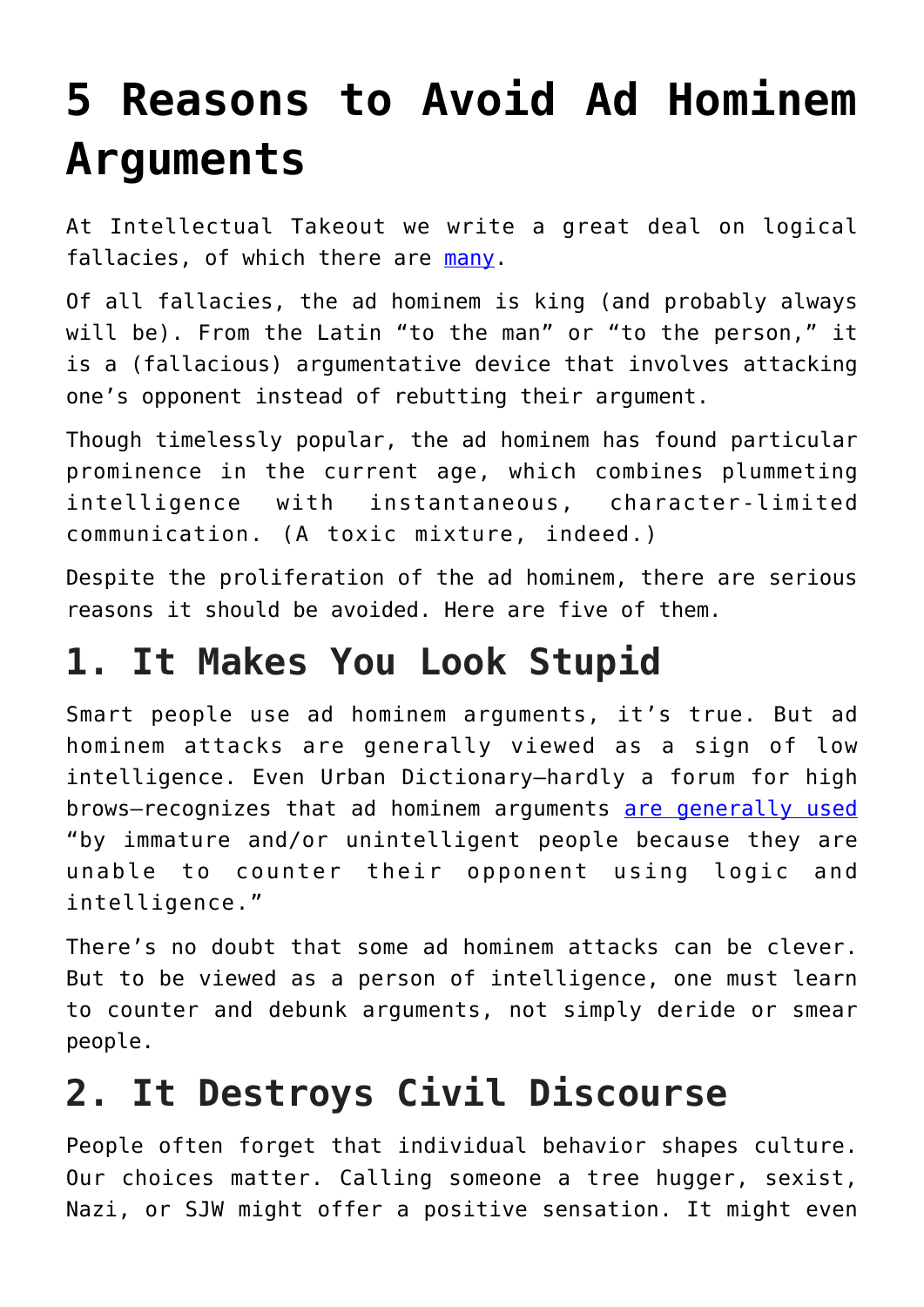be true. But using such rhetoric has a corrosive effect on society, says Glenn Geher, Ph.D.

"Avoiding ad hominem attacks is, in fact, a foundational element of civil discourse," [writes](https://www.psychologytoday.com/us/blog/darwins-subterranean-world/201703/avoid-the-ad-hominem-attack) Geher, professor of psychology at the State University of New York at New Paltz. "[As] hard as it may seem, most people, regardless of where they stand politically, share the same goals of making this world a better place. In a climate beleaguered with disagreement, let's remember that all discourse should be respectful and civil. Avoiding the ad hominem attack is a basic aspect of best practices in political discourse."

#### **3. It's Cruel**

By their very nature, ad hominem cut individuals down. We all get angry, and in these moments it's natural to want to lash out.

#### *[Neurotic dope](https://twitter.com/realDonaldTrump/status/777197604887113728?ref_src=twsrc%5Etfw%7Ctwcamp%5Etweetembed%7Ctwterm%5E777197604887113728&ref_url=https%3A%2F%2Fmedium.com%2Fmedia%2F9400331c0c67e6e6564519aada3671c9%3FpostId%3Db01492932bdc)!*

When we do, it often feels good, at least temporarily. *I showed her!* We often forget that our words can cut, sometimes deeply. When you attack someone's makeup, weight, looks or any number of personal traits in response to an argument they present, you don't just look dumb. You look like petty and mean. This is true regardless of how many retweets and likes your comment receives.

## **4. It Ends Fruitful Discussion of Ideas**

I take ideas and the search for truth seriously. One of the best ways to sharpen the mind and get closer to truth is to challenge one's own ideas. This often involves dialogue with other people. Because people rarely see eye to eye on all matters, it's not unusual for debate and disagreements to occur. This is entirely proper. The fruitfulness of discussion depends largely on how well people are able to listen to one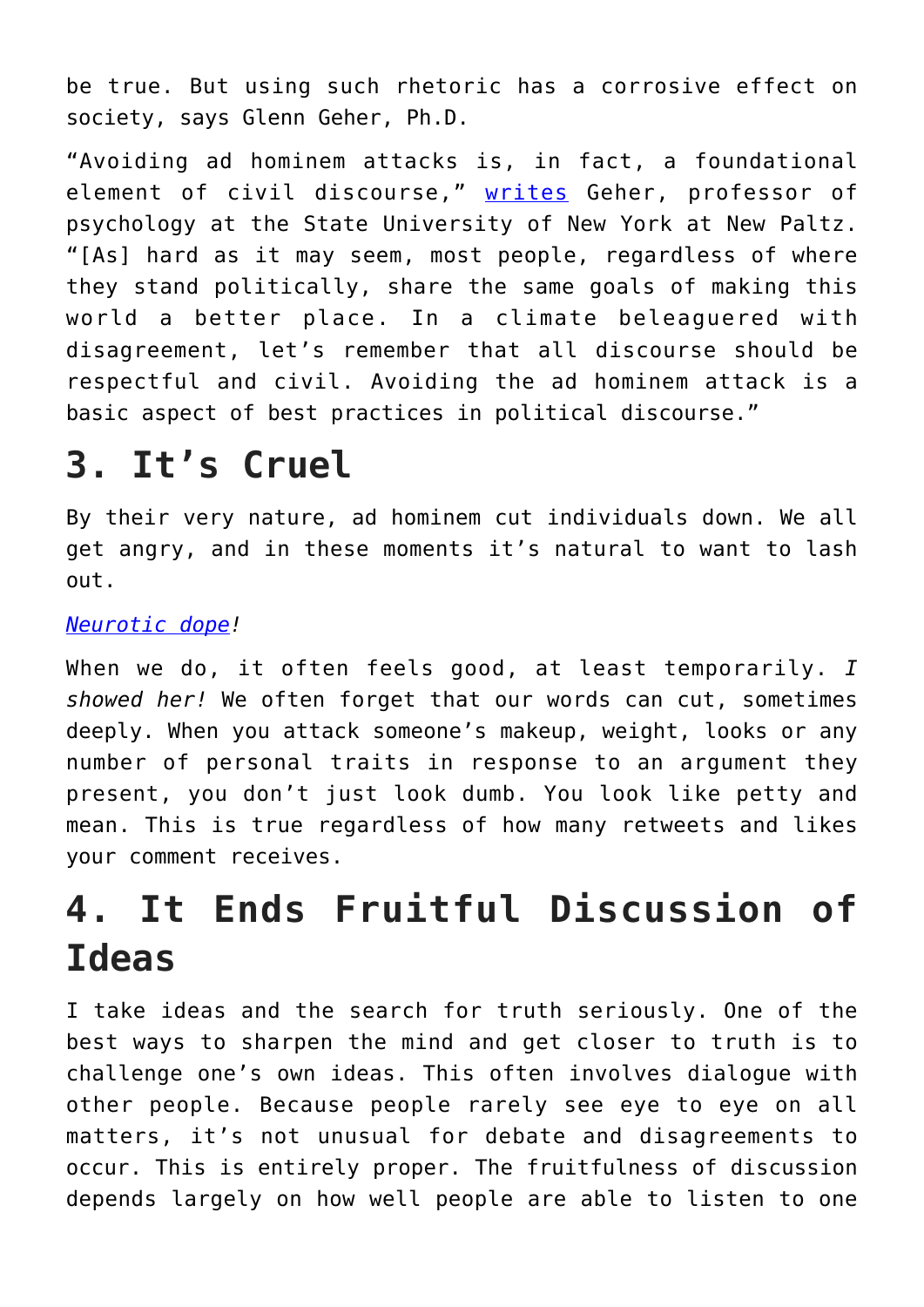another and respectfully exchange ideas. Once a discussion grows heated, it makes a fruitful exchange of ideas more difficult. When the ad hominem appears, it's generally a sign that a healthy exchange of ideas is no longer possible. That's usually when I make my exit. There's little to be gained by engaging in such a discussion. If one's goal is to "win" a debate by being the last man on the field, the ad hominem works fine. (Though Christopher Hitchens was probably correct [to view it](https://www.theguardian.com/books/2006/oct/28/society.politics) as "a sign of victory" whenever his opponents moved on to ad hominem.)

If one is genuinely interested in dialogue and healthy discourse, avoid the ad hominem.

#### **5. It Can Get You in Big Trouble**

As a personal rule, I work hard to avoid ad hominem arguments for the reasons stated above. But I also discerned long ago the prudence of avoiding them for another reason: they can get you in hot water. This is especially true in the age of the internet, when today's harmless (if rude) slang can become tomorrow's hate speech. The "rules" that determine which words are acceptable and which are not—not to mention who can say them—are elastic, to say the least. Some might say they're even [irrational](https://www.nationalreview.com/2018/08/new-work-times-thinks-anti-white-racism-doesnt-count/).

Increasingly we see celebrities, pundits, and athletes under fire for [decade-old tweets](https://deadline.com/2018/07/james-gunn-fired-guardians-of-the-galaxy-disney-offensive-tweets-1202430392/) and [blog posts](https://www.nytimes.com/2018/06/01/business/media/joy-reid-msnbc-apology.html) that for years had flown under the radar. Sometimes high-profile figures [get](https://money.cnn.com/2018/05/29/media/abc-disney-roseanne-barr/index.html) [fired](https://money.cnn.com/2018/05/29/media/abc-disney-roseanne-barr/index.html) for a careless tweet. Sometimes they get sent to [sensitivity training](https://www.washingtonpost.com/news/sports/wp/2018/07/18/brewerss-josh-hader-required-by-mlb-to-complete-sensitivity-training/?utm_term=.ba175bf80c0b). Sometimes they [miraculously](https://variety.com/2018/tv/news/joy-reid-apology-msnbc-hacking-1202791130/) emerge unharmed.

The truth is, no one is quite sure what the rules are today, let alone what they'll be 20 years from now. But a prudent policy, if you wish to avoid the fate of Rosanne or James Gunn, is to avoid using ad hominem arguments altogether. Learn to tailor your arguments against the ideas people espouse, not the people themselves. It will sharpen your mind, improve your